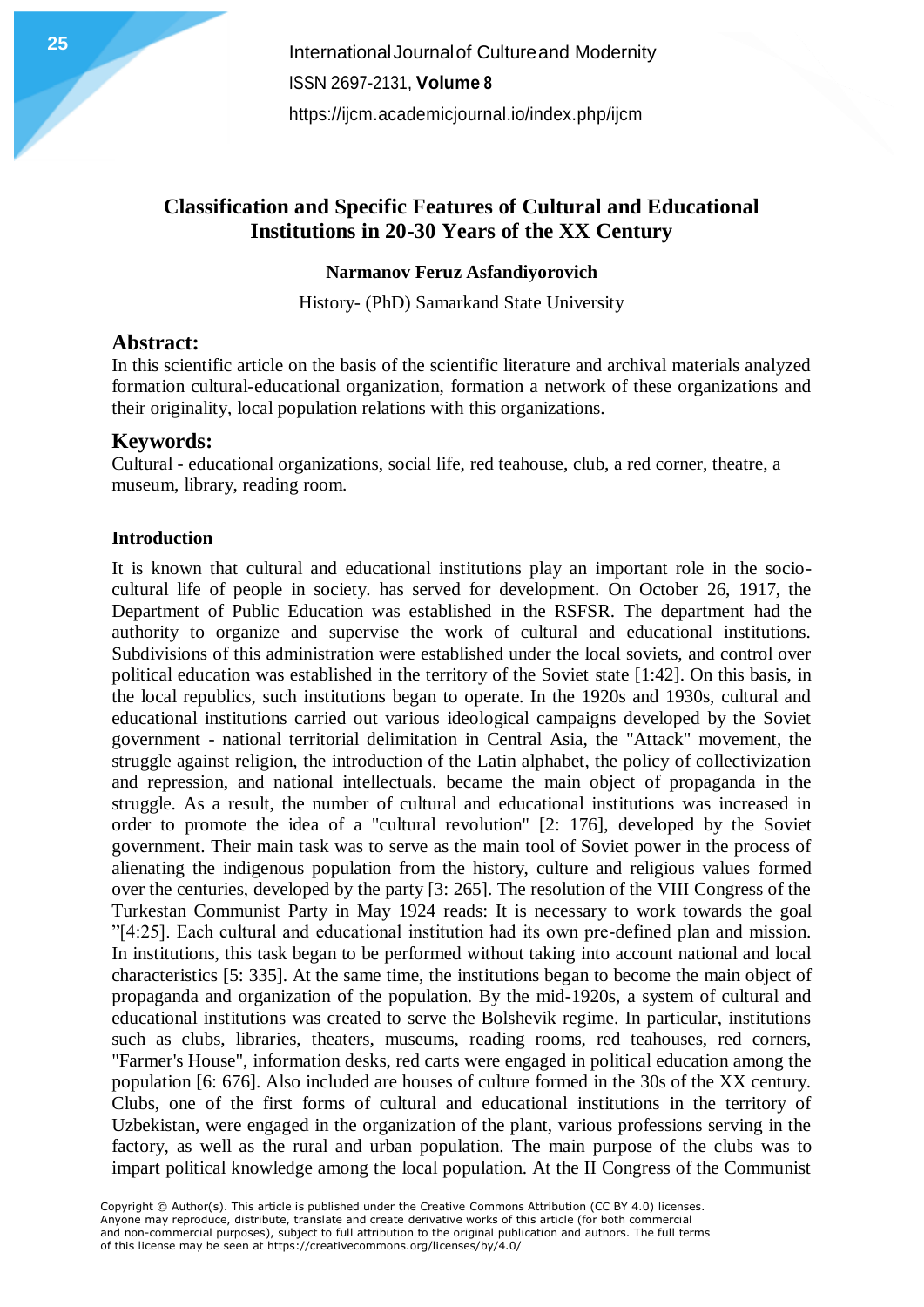Party of Uzbekistan (b) in 1925, a special document on "Club work" was developed, which spoke about the political organization of clubs in the structure of cultural and educational institutions. Based on the decisions of this congress, instructions were sent to the places and instructions were given to open clubs in the next period (party, workers', red army, Komsomol clubs). As of December 15, 1927, there were 234 clubs in Uzbekistan [7:72].

At a meeting of the Communist Party of Uzbekistan in February 1925, it was instructed to abandon duplicative methods of propaganda. As a new form of work, it was emphasized that red teapots should be a powerful weapon in the hands of the party. Since 1924, red teahouses have become a common type of cultural and educational institutions, serving as a village club. The Red Tea House was a new social institution that began to enter the daily life of the local population in the 1920s. With the establishment of control by the Bolshevik government, the institution was renamed the Red Tea House as a competitor to traditional teahouses in order to strengthen its position among the local population in the cultural sphere.

At the Second Congress of the Communist Party of Uzbekistan in November 1925, the issues of expanding the activities of cultural and educational institutions were also considered. According to the materials of this congress, "the appearance of cultural education in accordance with rural conditions and life is a red teahouse" [8: 131]. Also, in the mid-1920s, in order to strengthen the dissemination of political knowledge among the rural population and bring them closer to the urban population, the establishment of "Peasant Houses" began. Such institutions were established as a local version of the Dom krestyanina, typical of the Eastern European part of the Soviet state [9: 9]. The first "Farmer's House" in the territory of modern Uzbekistan was established in 1925 on the site of the former khan's palace in Kokand. According to the data of 1925-1926, there were 8 "Farmer's Houses" and 18 institutions serving them throughout the territory of Uzbekistan. Among them in Karakul, Karmana, Samarkand, Nurata, Behbudi, Jizzakh, Kattakurgan, Khojand regions there were "Farmer's houses" [10: 47-48].

In order to attract more locals to the "Farmer's House", the sale of fodder, which is in great demand among the rural population, has been established here. At the same time, a kolkhoz blacksmith shop was set up there, which constantly served the workers. The farmer, who had come to sharpen his tools, was to get acquainted with the propaganda of the Soviet state through an exhibition in the Farmer's House. The blacksmith shop is located in the lower part of the building for the "Farmer's House" or in the barn. In March 1927, the central "Farmer's House" was established in Samarkand. In addition to men, local women are also involved. The Farmer's House in Samarkand was organized as a model for its time and had an 8-room dormitory [11:62]. The current Tashkent Street in Samarkand has been called New Tashkent Street for years. Near it there is a visible sign indicating the location of the "Farmer's House" and the conditions of its use [12:11].

During this period, the women's corner or red corners were institutions set up specifically to carry out cultural and educational work among local women. The issue of establishing a separate cultural and educational institution for women was strengthened by the decision of the party on February 12, 1925 "On the affairs of women" [4:54].

Readers and libraries have played a key role in the cultural and educational institutions established in the 1920s. In the years aimed at building the cultural life of the country on the basis of the Soviet model, the severity of economic conditions did not allow to open a library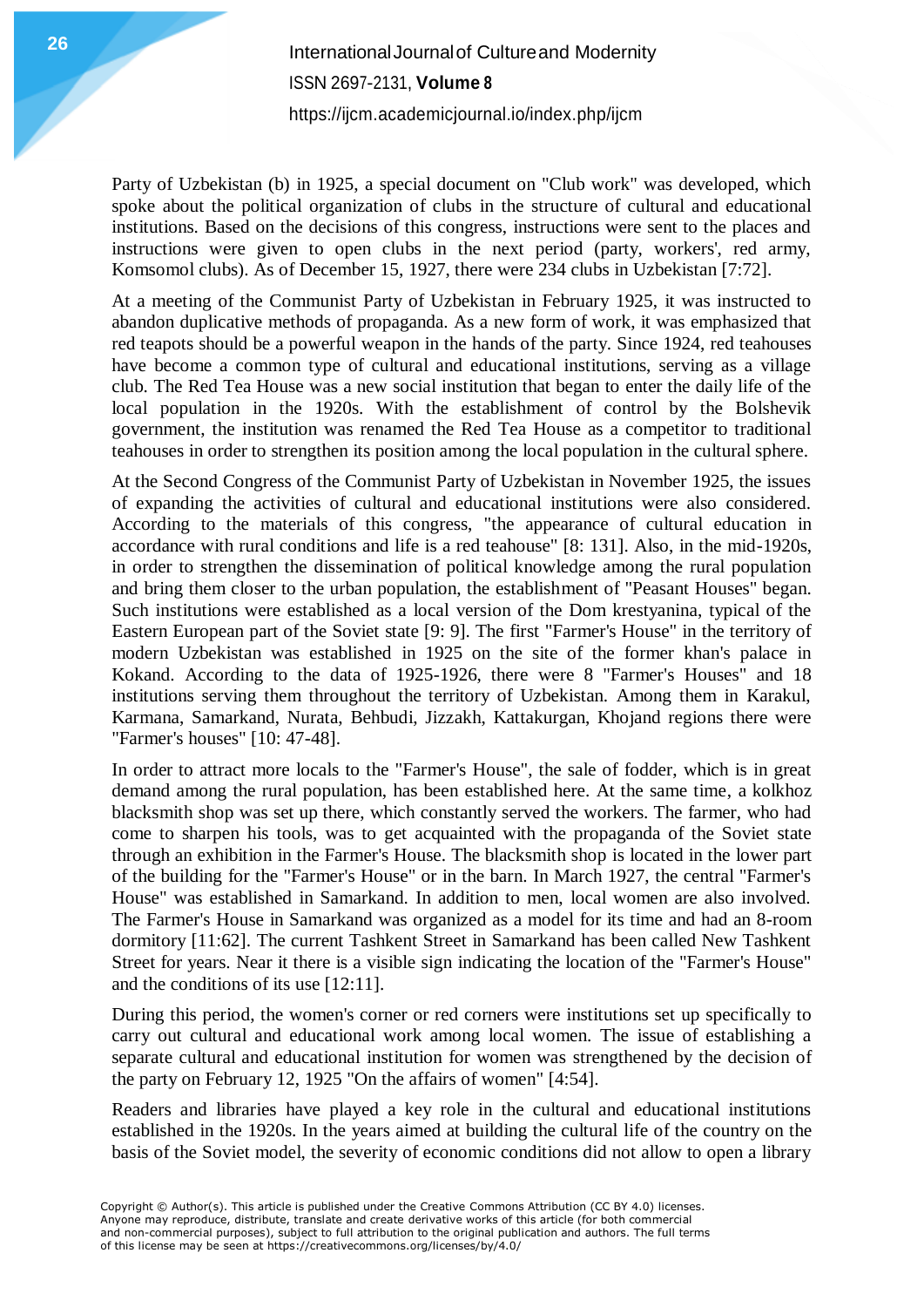# **International Journal of Cultureand Modernity** ISSN 2697-2131, **Volume 8** <https://ijcm.academicjournal.io/index.php/ijcm>

and reading room in rural areas. As a result, Soviet organizations in charge of local cultural affairs instructed the director of the club and the Red Tea House to establish a small school within the institution [13: 9]. Under the supervision of the General Cultural and Enlightenment Council, a reading of newspapers and magazines aloud was organized in the reading room of the Red Tea House. The process of reading the newspaper aloud was conducted among 5 to 15 farmers gathered [14:10].

Since 1918, the establishment of museums in Turkestan has intensified. New museums began to be established in the area [15: 424]. Cultural and educational institutions established in the 1920s also include local theaters and museums. Beginning in the 1920s, museums began to perform political-ideological and ideological-educational functions. In other words, in the propaganda work, the museums were divided into exposition sections on nature, history, socialist construction, and the main focus was on political and educational work with the audience. In their propaganda work, museums have often become places that demonstrate the implementation of economic and social policies of the party and the state, contrary to regional and national traditions. Demonstrations, posters and photo exhibitions on the implementation of the party's policy in the museum were made available to the public [16:15].

The establishment of the Soviet regime in the country necessitated changes in the worldview and spiritual life of the people. This, in turn, has led the theater to the forefront as an important part of advocacy. Theatrical directions, like other areas of culture, were subordinated to partisanship, which served the interests of the dominant ideology [17: 257].

In 1921, the control over the activities of theaters in propaganda work was entrusted to the Department of Art Affairs of the Cultural and Educational Department. As a result, from this period, theaters as a cultural and educational institution began to be controlled. Theatrical productions under the control of the administration were subordinated to the ideological system and turned into propaganda tools. The main direction and task of theater groups was to promote the Soviet era through performances in the villages, district workers, women and children of the local population [18:68].

In short, with the establishment of the political domination of the Bolshevik government, there was a need for colonial power to penetrate into the lives of all social strata of society, to create a social system that would serve to shape their perceptions of the Soviet state. The peculiarities of the establishment of cultural and educational institutions in Uzbekistan can be seen. That is, the Bolsheviks confiscated the teahouses, palaces and houses, libraries, reading rooms, mosques, madrasas of the local population for cultural and educational institutions. Their names were "painted" in red, which became a symbol of the Soviet state. Thus, the cultural and educational institutions organized according to the function and form of work performed in the 20-30s of the XX century

- $\triangleright$  Museums and theaters a form of propaganda based on exhibitions and performances;
- $\triangleright$  club, red teahouse, red corners a form of socio-political propaganda;
- $\triangleright$  reading rooms and libraries institutions can be divided into groups such as institutions that provide methodological materials and educational work.

### **References**

1. Fried L. Essays on the history of the development of political and educational work in the